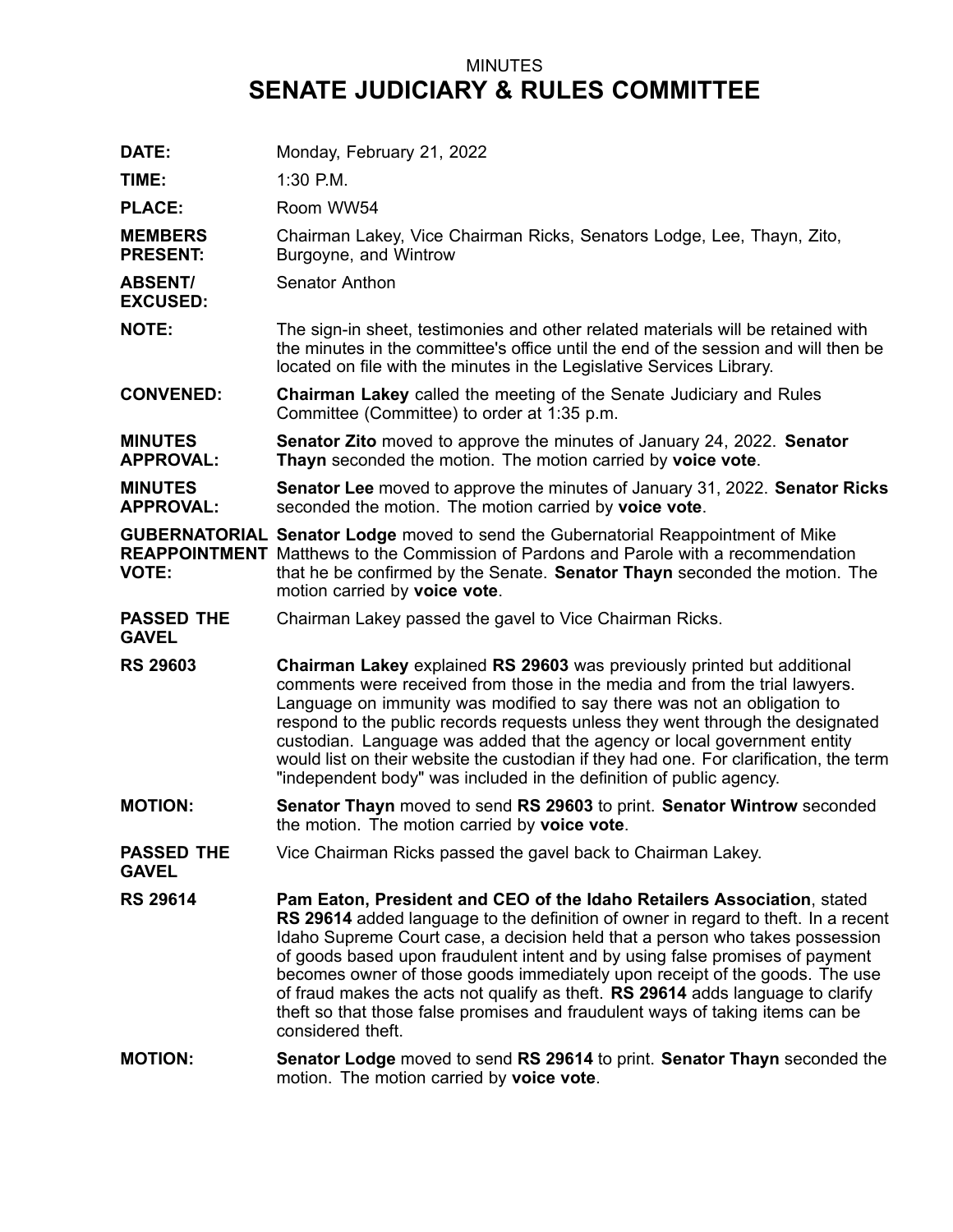- **S 1320 Senator Vick, Idaho Senate District 2**, presented **S 1320** which relates to vital statistics involving adoptions. He commented that he had an adopted daughter and seven adopted nieces and nephews, and had seen the good that comes from adoption. **S 1320** was an attempt to update birth records and give adoptees access to their original birth certificate and move towards transparency. A similar bill was presented last year and concerns were expressed that if birth records were automatically opened when the adoptee turned 18 years old, it may discourage adoptions. This legislation corrects that concern. The records could be opened, but would not be required to be opened. In the event of <sup>a</sup> match on the voluntary adoption registry, <sup>a</sup> minimum 30 day waiting period would apply, during which time <sup>a</sup> registered birth parent may choose from <sup>a</sup> list of preferred methods of contact, open the record, or request no contact. The legislation was then broken into two sections, persons born in Idaho and persons born in foreign countries. There were other minor changes in referencing and getting the correct numbers in place.
- **DISCUSSION: Representative Julianne Young** explained the legislation process relied on the birth parent to be proactive in working with the adoption community. It gave them the opportunity to have <sup>a</sup> more direct way to contact their birth child at the time the birth child was interested in obtaining their birth records. It also gave them <sup>a</sup> direct and private way to express their feelings about any contact that might follow the release of those records. An adoptee was required to use the existing voluntary adoption registry which was already in place. The birth parent indicated one of several options for contact, the last of which was that their name be redacted from the record. On that request, <sup>a</sup> redaction gave the adoptee an opportunity to reach out again through the same process after five years had lapsed.

**Senators Burgoyne** and **Lee** questioned some mechanics of the process. **Representative Young** explained that this procedure only works if the birth parent was proactive in maintaining their contact information with the voluntary adoption registry. The default position was that the adoptee who requested the records had full access to their records. Page 3 of the bill lists the information that was available to be released from the Department of Vital Statistics to an adoptee who requested their records. That information would be specific to the adoptee and would be released to them when they requested their records. The only thing that can be kept private is the name of the birth parent should he/she decide to have it redacted.

**TESTIMONY: Kirk Adams, Middleton, Idaho,** testified in support of **S 1320**. He explained that he had concerns about the legislation proposed last year, but he was very happy with the current bill.

> **Senator Vick** added that this legislation would only be effective for adoptions starting July 1, 2022 and going forward. Any existing adoptions would stay under existing law.

**MOTION: Senator Thayn** moved to send **S 1320** to the floor with <sup>a</sup> **do pass** recommendation. **Senator Ricks** seconded the motion. The motion carried by **voice vote**.

> **Chairman Lakey, Senator Wintrow** and **Director Dowell** discussed the need for **S 1322, S 1323, S 1324,** and **S 1325** to be moved to the end of the agenda due to the sensitive nature of the subjects of those bills.

**S 1333 Jason Spillman, Legal Counsel, Administrative Office of the Courts**, explained that **S 1333** would add one more judge to the 12 judges who were serving in Elmore, Valley, Boise, and Ada counties. The other change this bill required was to have one judge have resident chambers in Elmore County. **Mr. Spillman** stated the workload supported the request.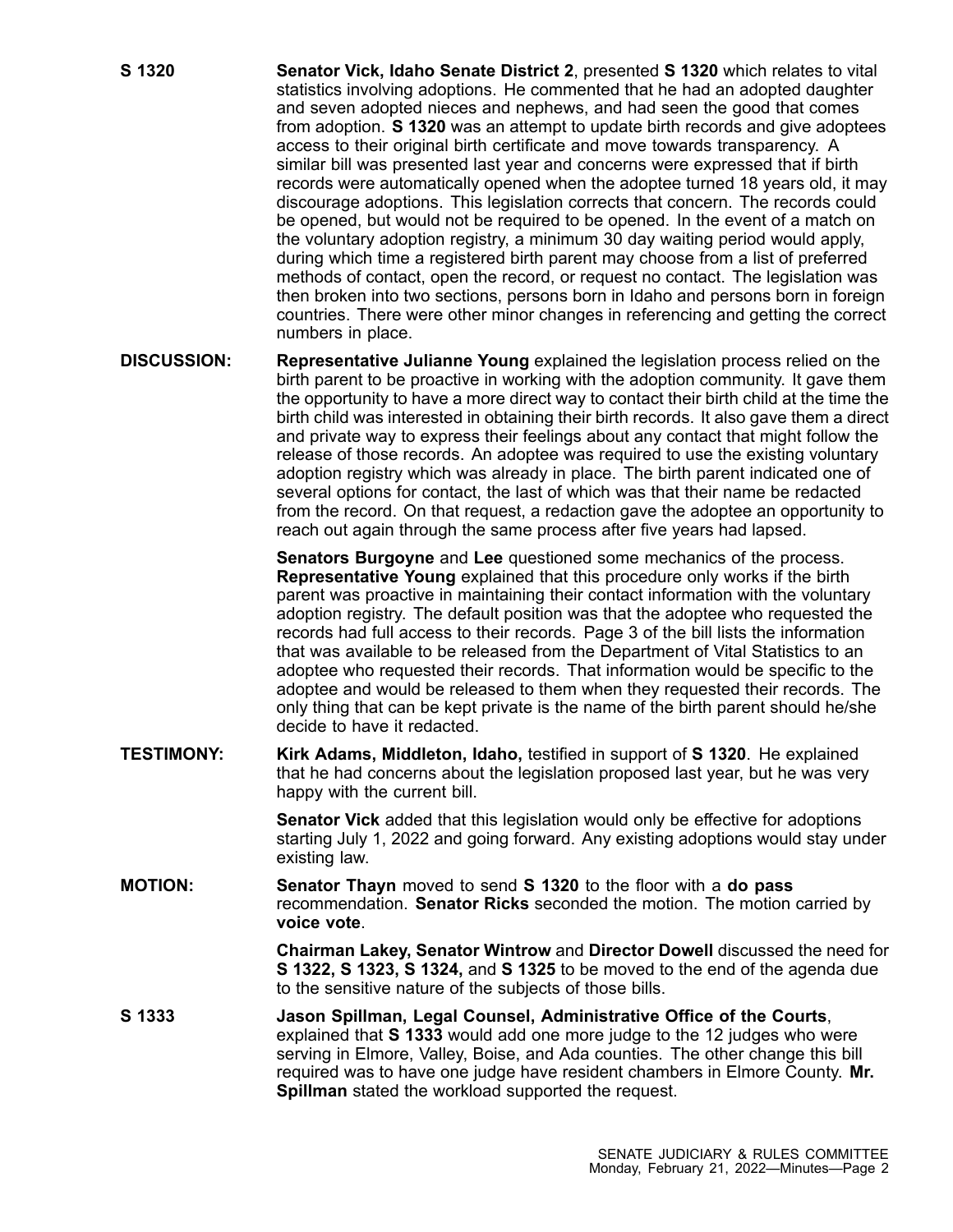- **MOTION: Vice Chairman Ricks** moved to send **S 1333** to the floor with <sup>a</sup> **do pass** recommendation. **Senator Burgoyne** seconded the motion. The motion passed by **voice vote**.
- **S 1334 Senator Lodge** introduced **S 1334** relating to the Idaho Correctional Industries Act. **Senator Lodge** was instrumental in the adoption of the Agricultural Work program and had seen how successful it was. The inmates had been able to save money of their own, pay off their court costs, pay restitution costs, send some money home to their families and help with child support.
- **TESTIMONY: Josh Tewalt, Director, Idaho Department of Correction**, agreed with everything Senator Lodge said about the Agriculture Work program. He continued that **S 1334** would extend the same opportunities given to the agricultural industry to the proposed call and contact centers. The centers would include the safeguards put around the previous program to ensure the local workforce would not be displaced and ensure that people would be paid the prevailing wage. It would also ensure that trainees who were able to benefit from the program would put resources to help honor their court obligations. The program would help to fill the need for finding training opportunities for residents to have jobs when they leave custody. Maintaining employment as they transition through <sup>a</sup> community reentry center or upon release makes the chance of successful release much greater.
- **DISCUSSION: Senator Wintrow** asked details relating to the call center and how it operated. **Director Tewalt** explained there were three different areas the inmates worked in. They included outbound calling, customer service and support and the third was <sup>a</sup> live person who gave directions or referrals. Each inmate was screened and technology controls were used to insure people did not have access to sensitive information. The salaries paid were dependent on the type of work, length of time employed and the work quality. **Director Tewalt** said they had worked with the Department of Labor to make sure they did not displace <sup>a</sup> local workforce.
- **TESTIMONY: John Elliott, Owner, All American Publishing, Boise, Idaho,** described the commitment of his company to being <sup>a</sup> second chance employer. He indicated that it was <sup>a</sup> great opportunity to work with the State agencies to seek to provide <sup>a</sup> good work situation for people who needed <sup>a</sup> second chance. **Chairman Lakey** added that for individuals to be successful upon release, they needed transportation, housing and employment. He continued that programs such as these gave inmates <sup>a</sup> chance to be successful and productive.
- **MOTION: Vice Chairman Ricks** moved to send **S 1334** to the floor with <sup>a</sup> **do pass** recommendation. **Senator Lee** seconded the motion. The motion passed by **voice vote**.
- **INTRODUCTION: Ashley Dowell, Executive Director, Commission of Pardons and Parole, Chair of the Sexual Offenses Subcommittee,** explained the goal of the subcommittee was to remove statutes that were unclear or likely unconstitutional, create new statutes to address issues that would be left after removal and create consistency between statutes. She stated the Subcommittee was organized to represent <sup>a</sup> variety of experts ensuring that all voices were heard. **Director Dowell** introduced John Dinger, Ada County Prosecutor's Office and the Sex Offender Management Board and Erik Lehtinen, Chief of the Appellate Unit for the State Appellate Public Defender's Office.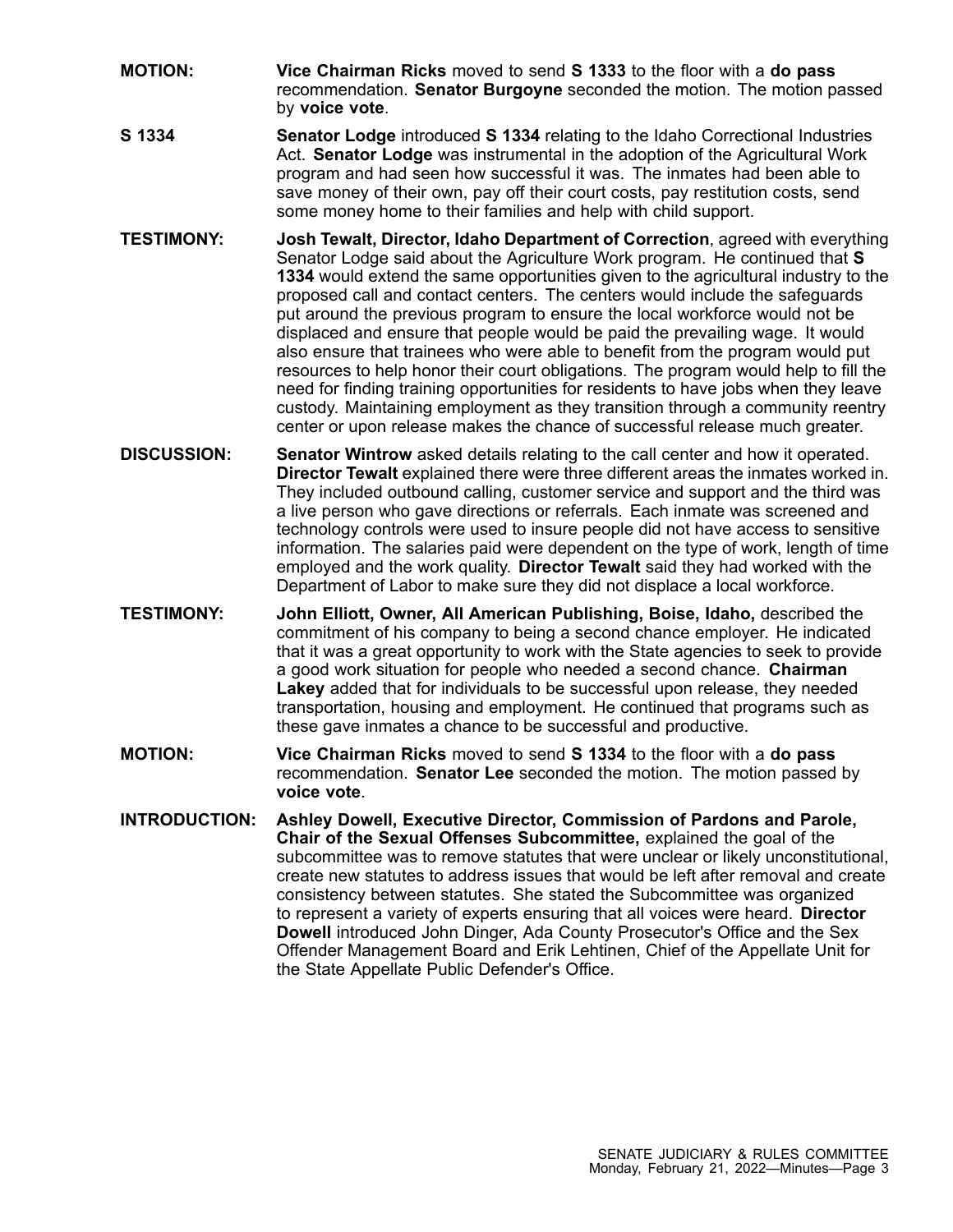- **S 1322 Director Dowell** presented **S 1322**. She stated the legislation aims to accommodate issues with more frequent postal delays. It changed the deadlines to seven days for required action after <sup>a</sup> mailing from the sex offender registry, and to 14 days to receive and mail back <sup>a</sup> required address verification. If an address verification was not returned within seven days of the registry's mailing, they were required to notify the sheriff to check on the individual. The checks were happening more frequently because of the postal service delays in getting verifications back on time. The legislation changed check ins at the sheriff's office for individuals with no address to register from seven to fourteen days.
- **MOTION: Senator Burgoyne** moved to send **S 1322** to the floor with <sup>a</sup> **do pass** recommendation. **Senator Thayn** seconded the motion. The motion carried by **voice vote**.
- **S 1323 Director Dowell** presented **S 1323**. She explained in 2016, the Idaho Criminal Justice Commission (ICJC) brought HB 580 to the legislature. The bill repealed the male rape offense and consolidated all rape laws into one set of statutes that apply to everyone, regardless of gender. The bill passed unanimously. An oversight neglected § 18-6103, which used antiquated language alluding to rape only applying to female victims. **S 1323** removes that sentence.
- **MOTION: Senator Wintrow** moved to send **S 1323** to the floor with <sup>a</sup> **do pass** recommendation. **Senator Lee** seconded the motion. The motion carried by **voice vote**.
- **S 1324 Director Dowell** introduced **S 1324**. She stated that in 2002, <sup>a</sup> court determined that 18-1508A(1)(d), making photographic or electronic recordings of <sup>a</sup> minor child, criminalizes conduct protected under the first amendment, and is therefore unenforceable. Due to the court's ruling, prosecutors did not change this offense. Identical language exists in 18-1506(1)(c). The section had not been litigated because the language was identical to the unenforceable language listed. Prosecutors did not charge this offense. This legislation removed those two provisions. It was important to note that Idaho law still criminalizes this conduct in the statutes addressing possession of sexually exploitative material and video voyeurism which are both constitutionally enforceable.
- **DISCUSSION: Senator Lee** asked Director Dowell to confirm that since the pictures being discussed were of children rather than adults, it would allow the prosecution at the higher level used before the Bonner court ruling. **Director Dowell** asked Mr. Dinger to respond. **Mr. Dinger** explained that prosecution could still be done through the Child Pornography Statute Sexual Exploitation of <sup>a</sup> Child law and through the video voyeurism statute. **Senator Burgoyne** asked why the making of any photographic or electronic recording for that purpose is unconstitutional. **Mr. Lehtinen** stated the Court of Appeals in the Bonner decision addressed that issue. Their decision was that if someone was aroused by simply looking at children, it is far too expansive to be charged with <sup>a</sup> felony under Idaho law. **Mr. Lehtinen** continued that ultimately the question of constitutionality would fall to the Court of Appeals to determine what the intent was at the time the pictures were taken. **Senator Lee** and **Senator Burgoyne** both had questions and concerns relating to the loss of the right to prosecute child pornography as <sup>a</sup> result of this legislation. **Mr. Dinger** assured the Committee he felt he would continue to be able to protect children as they had been.
- **MOTION: Senator Lee** moved to send **S 1324** to the floor with <sup>a</sup> **do pass** recommendation. **Senator Lodge** seconded the motion. The motion passed by **voice vote**.